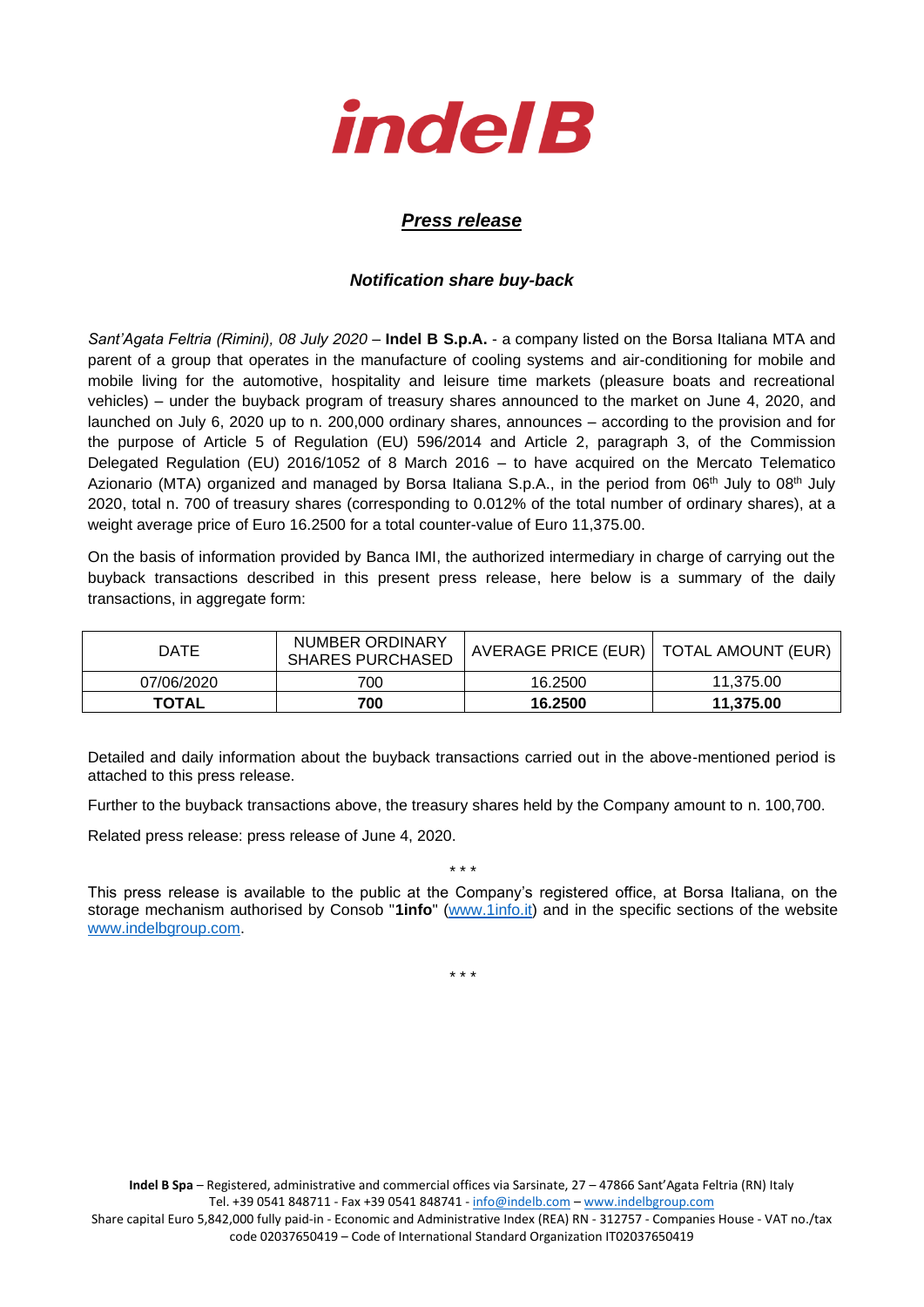*Indel B S.p.A. is a company listed on the MTA segment of the Italian stock exchange and is controlled by AMP.FIN S.r.l., in turn held entirely by the Berloni family. Indel B S.p.A. heads an important Group that operates worldwide and* has been active for the last 50 years in the mobile cooling sector applicable to the Automotive, Leisure time and Hospitality cooling segments. The Group also operates in mobile climate control, with specific reference to the *Automotive market, represented by commercial vehicles, minibuses, ambulances, agricultural and earth-moving machinery, and in the Cooling Appliances sector, which mainly comprises cellars for storing wine and small refrigerators for storing milk. The company has a market cap of approximately Euro 95 million.*

## **Contact details**

| <b>INDEL B</b>              | <b>POLYTEMS HIR</b>            | FAST-COM                       |
|-----------------------------|--------------------------------|--------------------------------|
| Controller & IR             | IR and Financial Disclosures   | <b>Media Relations</b>         |
| Consuelo Vagnini            | Bianca Fersini Mastelloni      | Paolo Santagostino             |
| +39 0541 848 855            | +39 06.69923324; +39 336742488 | +39 349 3856585                |
| consuelo.vagnini@indelb.com | b.fersini@polytemshir.it       | paolo.santagostino@fast-com.it |